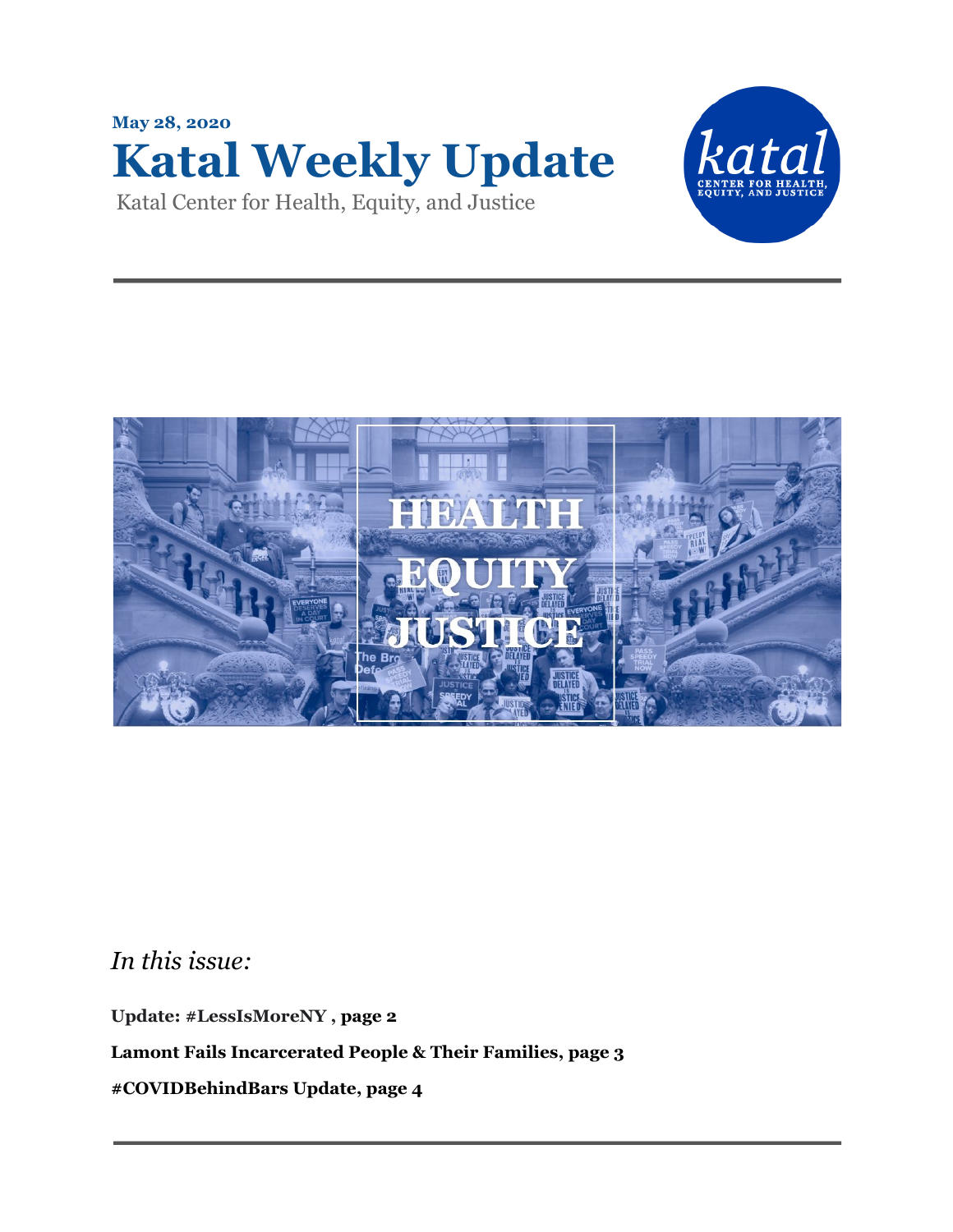## **Update: #LessIsMoreNY**



As coronavirus-related deaths of incarcerated people are rising in jails and prisons in NY, not only have the Governor and Legislative leaders failed to pass legislation to release more people due to COVID-19, but Cuomo's Department of Corrections and Community Supervision continues to incarcerate people for technical violations of parole. Yesterday, the Columbia Justice lab [released](https://justicelab.columbia.edu/two-months-later) a report assessing the Governor's [announcement](https://www.lessismoreny.org/covid19_1100release) on March 27th that he would release up to 1,100 individuals incarcerated in local jails for technical parole violations. The report reveals that not only has Gov. Cuomo failed to release the full group of 1,100, but now **more than 150 people have been sent to** Rikers for technical violations of parole since the March 27th announcement -- and during the COVID-19 crisis. This is outrageous.

The #LessIsMoreNY Act would fix this, freeing thousands of people and prevent thousands more from being incarcerated for technical violations of parole. As the Columbia report makes clear, in the midst of this awful pandemic, the need to pass #LessIsMoreNY is more urgent than ever.

**Next Thursday June 4, from 2 - 3 p.m., join Katal, A Little Piece of Light** and **Unchained** for our next #LessIsMoreNY campaign call. We'll share updates about the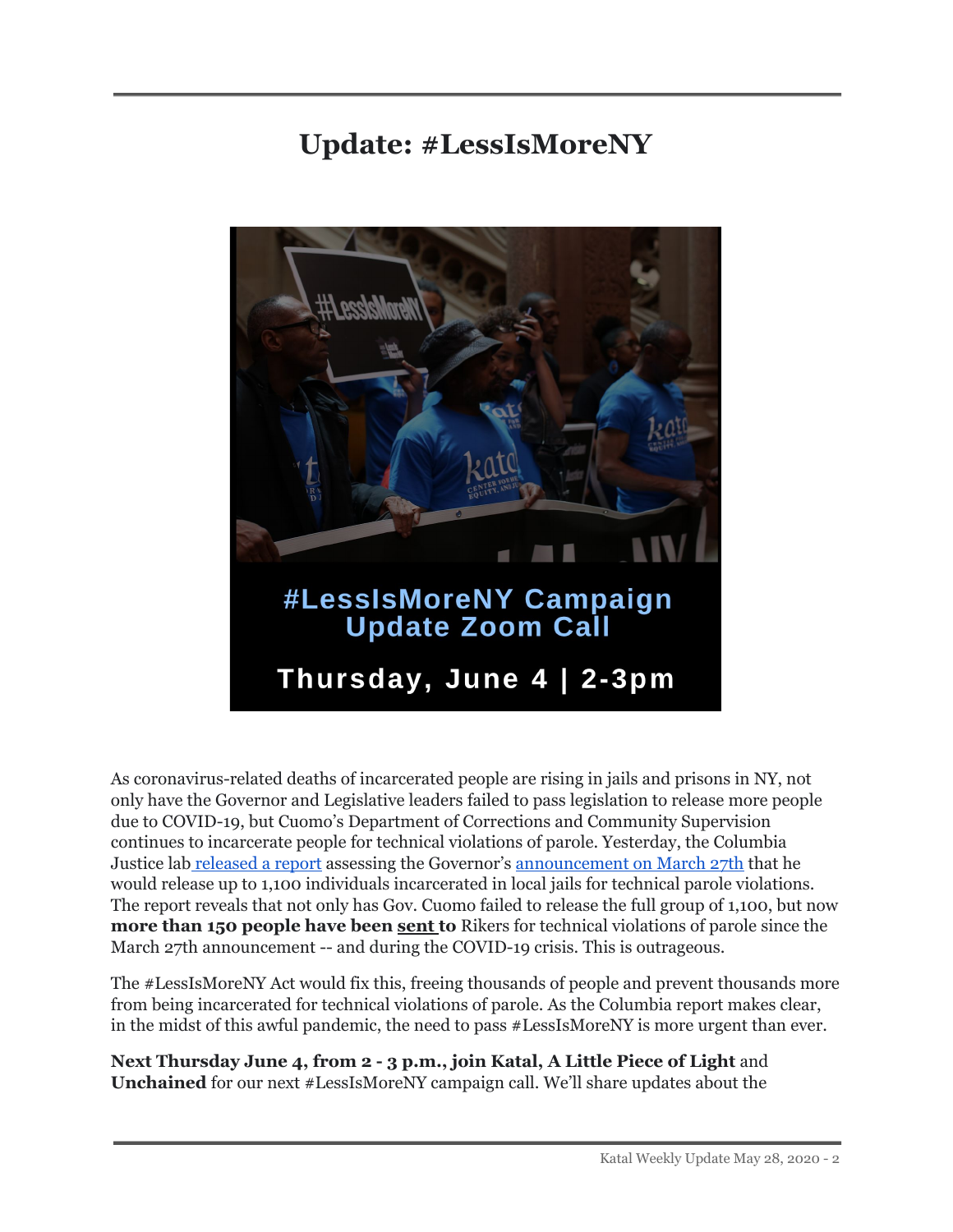#LessIsMoreNY Act and campaign, discuss next steps in the fight to pass this legislation, and provide details about how to get involved. Please join us!

**Register for this meeting being held on zoom at this [link.](https://us02web.zoom.us/meeting/register/tZIvd-2grj8jE9aa46P-WqwxL7DokxTOxuZU)**

**For more information about #LessIsMoreNY, check out our fact [sheet](https://d3n8a8pro7vhmx.cloudfront.net/katal/mailings/1321/attachments/original/LIMNY_Factsheet_4.23.20_-.pdf?1588697811) and [sign](https://d3n8a8pro7vhmx.cloudfront.net/katal/pages/2276/attachments/original/1590514009/Supporting_Letter__Less_is_More__5.26.20.pdf?1590514009) on [letter](https://d3n8a8pro7vhmx.cloudfront.net/katal/pages/2276/attachments/original/1590514009/Supporting_Letter__Less_is_More__5.26.20.pdf?1590514009).**

*If you have any questions, please contact Yonah Zeitz at [yzeitz@katalcenter.org](mailto:yzeitz@katalcenter.org)*

## **Lamont Fails Incarcerated People & Their Families**



**Katal member holds a sign for our May 12 protest at Gov. Lamont's mansion.**

Since the onset of the pandemic, groups including Katal have been organizing in person and online actions demanding Lamont take meaningful and urgent action to release as many incarcerated people as possible to save lives amid the COVID-19 public health crisis. But Lamont has refused to develop a robust plan to save lives and limit the spread of COVID-19 in jail and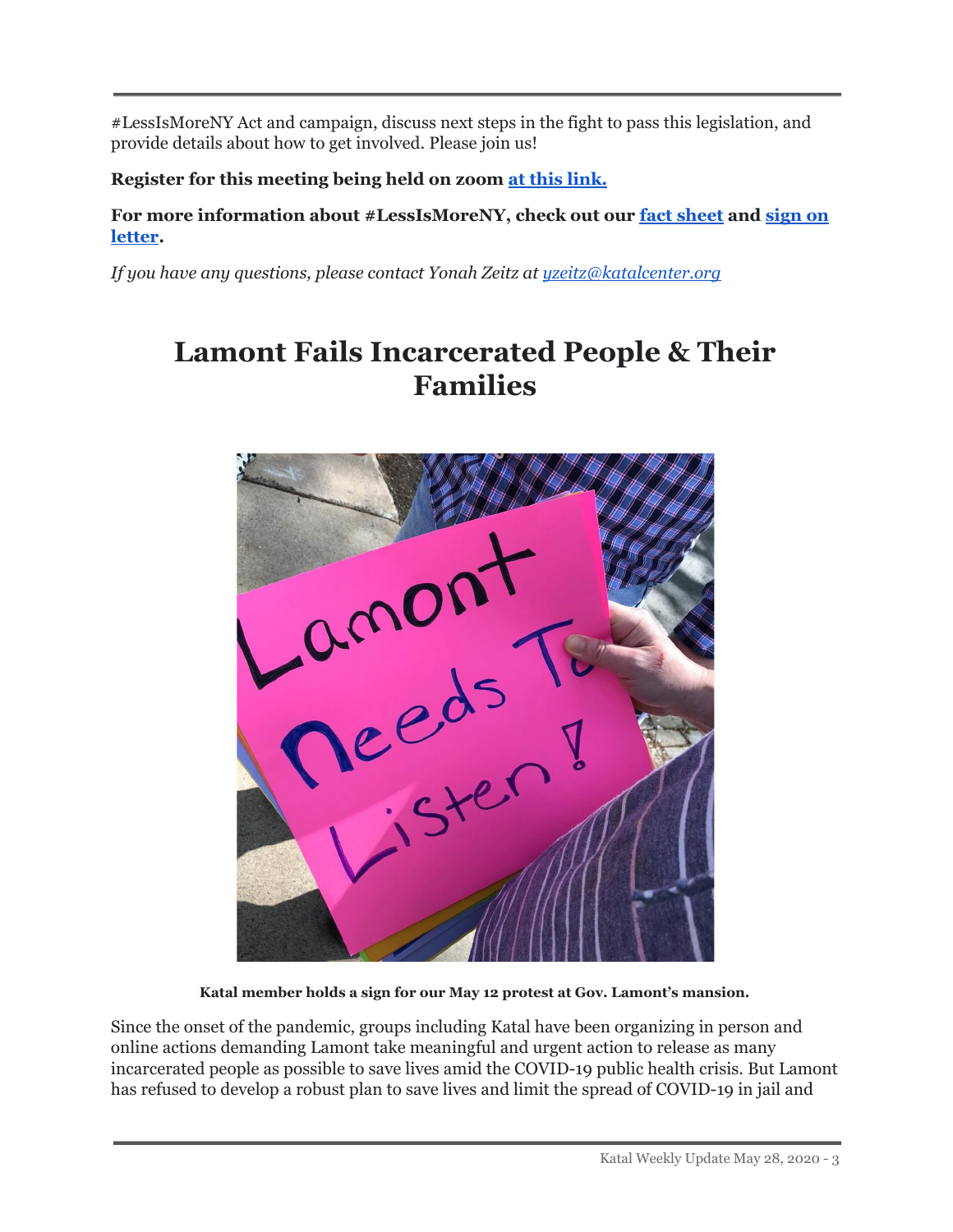prisons. Even more, the Governor has refused to meet with family members of people who are incarcerated in Connecticut jails and prisons -- the majority of whom are Black and Latinx.

Yesterday during a press conference, long time Katal ally **Barbara Fair of Stop Solitary CT** confronted Lamont about his inaction and disregard for the lives of his incarcerated constituents.

*"Why are their lives disposable? We have begged you, we have written to you, we have protested, we have done everything to ask you to please come up with a plan. People are DYING!"*

And Lamont displayed his now-familiar disregard of the lives of people incarcerated in CT jails and prisons, even when confronted by family members begging him to take action. [Watch](https://www.fox61.com/article/news/health/coronavirus/lamont-visits-testing-site-new-haven/520-f1b50cbf-b244-4ae0-94aa-565fec678e7d?fbclid=IwAR1I_sgJ8cxMUiwudKMHYtsKFcAMeGcCfU_lsF3NfyBWWwaCsZjjK2I3s6k) the full video of Ms. Fair [confronting](https://www.fox61.com/article/news/health/coronavirus/lamont-visits-testing-site-new-haven/520-f1b50cbf-b244-4ae0-94aa-565fec678e7d?fbclid=IwAR1I_sgJ8cxMUiwudKMHYtsKFcAMeGcCfU_lsF3NfyBWWwaCsZjjK2I3s6k) Lamont at this link.

**If you live in CT, TAKE ACTION NOW** to demand Gov. Lamont address the health and safety of incarcerated people in the state. **Use this [link](http://www.katalcenter.org/freethemnowct)** to email Governor Ned Lamont to demand the urgent release of as many people as possible to stop the spread and impact of #COVID19, and save lives. We cannot leave people behind during this crisis. Join us in telling elected officials: the time to decarcerate is NOW.

## **#COVIDBehindBars Update: CT & NY**

We've been periodically sharing publicly available data and articles about COVID-19 behind bars in CT and NY. Here's the latest:

## **Connecticut |**

Reported DOC cases of COVID-19: 843 Seventh Conn. Inmate Dies From Covid-19

**New York City |** Reported DOC cases of COVID-19: 348 Juvenile Detention Population Climbs After COVID Releases

**New York State |** Reported DOC cases of COVID-19: 493 Nearly 240 technical parole violators remain locked up, two months after Cuomo release plan

*Please be safe out there and take care of each other. Keep practicing social distancing, wash your hands, and check in on your neighbors. If you want to get involved, learn more about our work, or just connect, please don't hesitate to reach out - we're online and on socials via [@katalcenter.](https://www.katalcenter.org/r?u=FPXYBx5Xyt4ogPU1qeCocK3hubiMaipso4V_YhzTiHZrN9Qjuvw5_YWibbEgwwVm&e=bcd3b05b9ddfe06ba93bcf0931281d52&utm_source=katal&utm_medium=email&utm_campaign=update_4_16_2020&n=13&test_email=1)*